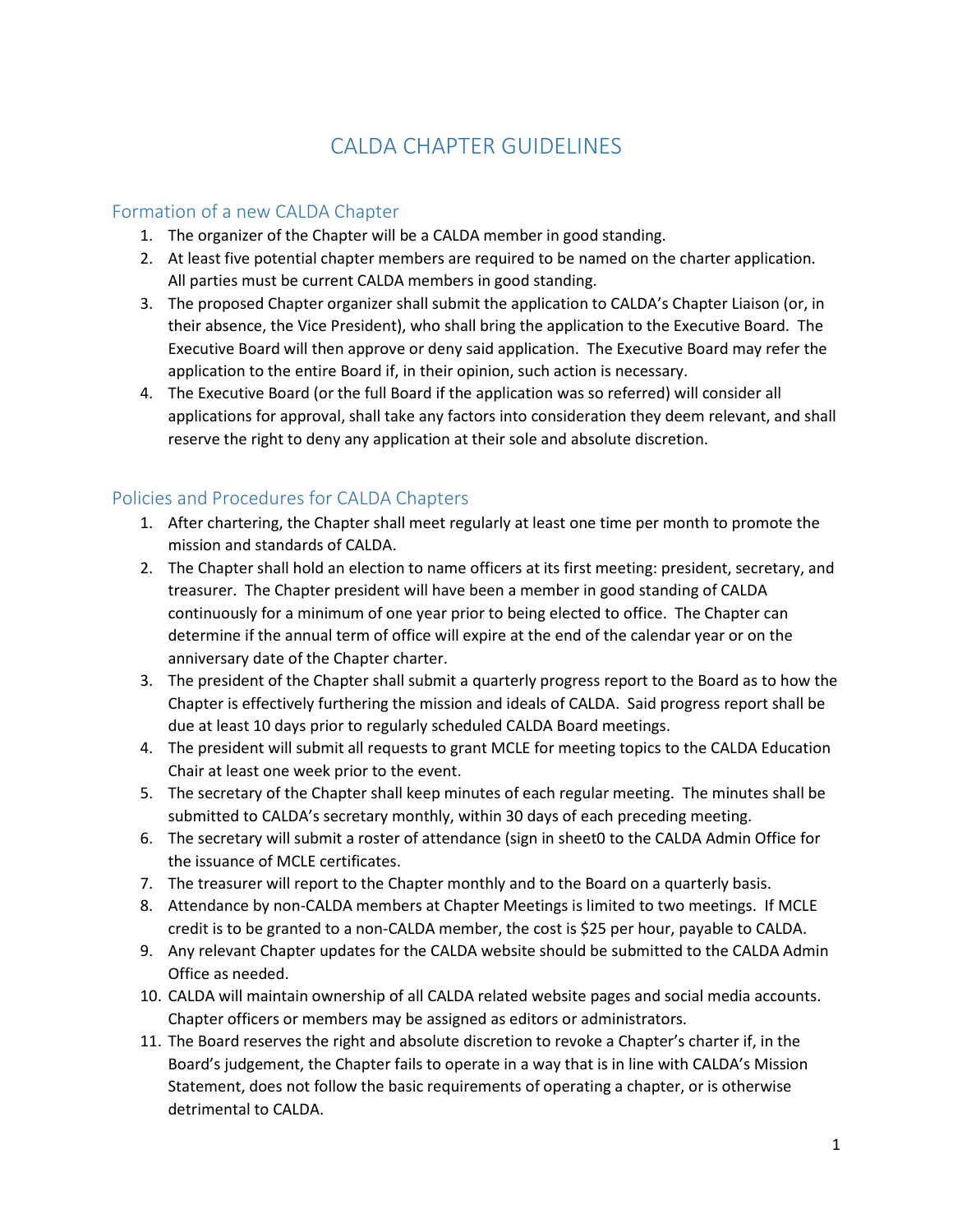## Tips for Starting a New Chapter

- 1. Find Chapter Members. Check the Member Director for local CALDA members and reach out personally. Request an email blast to members in your target area to announce your new Chapter.
- 2. Find a Location. The more businesslike the better: LDA office, conference room, law library, private room in a restaurant, or a virtual meeting space.
- 3. Set a Date. Choose a date that is consistent, i.e. the first Tuesday of the month. When there is consistency, people can block their calendars months in advance and set their schedules accordingly. No matter how many members attend, the meetings should be held consistently for the benefit of those who do show up.
- 4. Set a Time. Lunch meetings usually work well. Meetings should be so well organized that they last only one hour, however, there are instances where this is not always possible or preferred. Keeping the meeting within the scheduled time frame will promote attendance. If you are unable to finish a subject thoroughly, table it to the next meeting.
- 5. Contact Members. Before each meeting, post on the Professional LDA Exchange (forum), social media, or ask the Admin Office to be included in the Weekly Note. Set up a Google group for your Chapter for easy group communication.
- 6. At the First Meeting. Elect officers: president, secretary, treasurer. Determine the best meeting time/date/place.
- 7. Meeting Topics/Speakers. Determine what topics members are interested in for future meetings. Some members will have more experience than others and can be presenters. For example: someone may be proficient at Guardianships and can share their expertise.

Other sources are also very important: court clerks, attorneys, judges, mediators, anyone LDAs deal with that can shed light on any aspect of the profession. Ask members what contacts they have that may be interested in speaking and what topics they find most relevant. The more the members are involved, the better.

Another helpful tip: at the beginning of every form-change month, devote the meeting to going over the new forms.

8. Dues. Some chapters charge a small fee (i.e. \$2-\$5 for CALDA members and \$5-10 for nonmembers.) As local Chapters are a perk of CALDA membership, non-CALDA members are allowed to attend a maximum of two Chapter meetings, after which they must join CALDA if they wish to continue attending. Dues are kept in the Chapter and used for their activities, such as: marketing expenses, meals for speakers, advertising materials for certain event, etc. The treasurer should report monthly to the Chapter and quarterly to the Board regarding current Chapter funds.